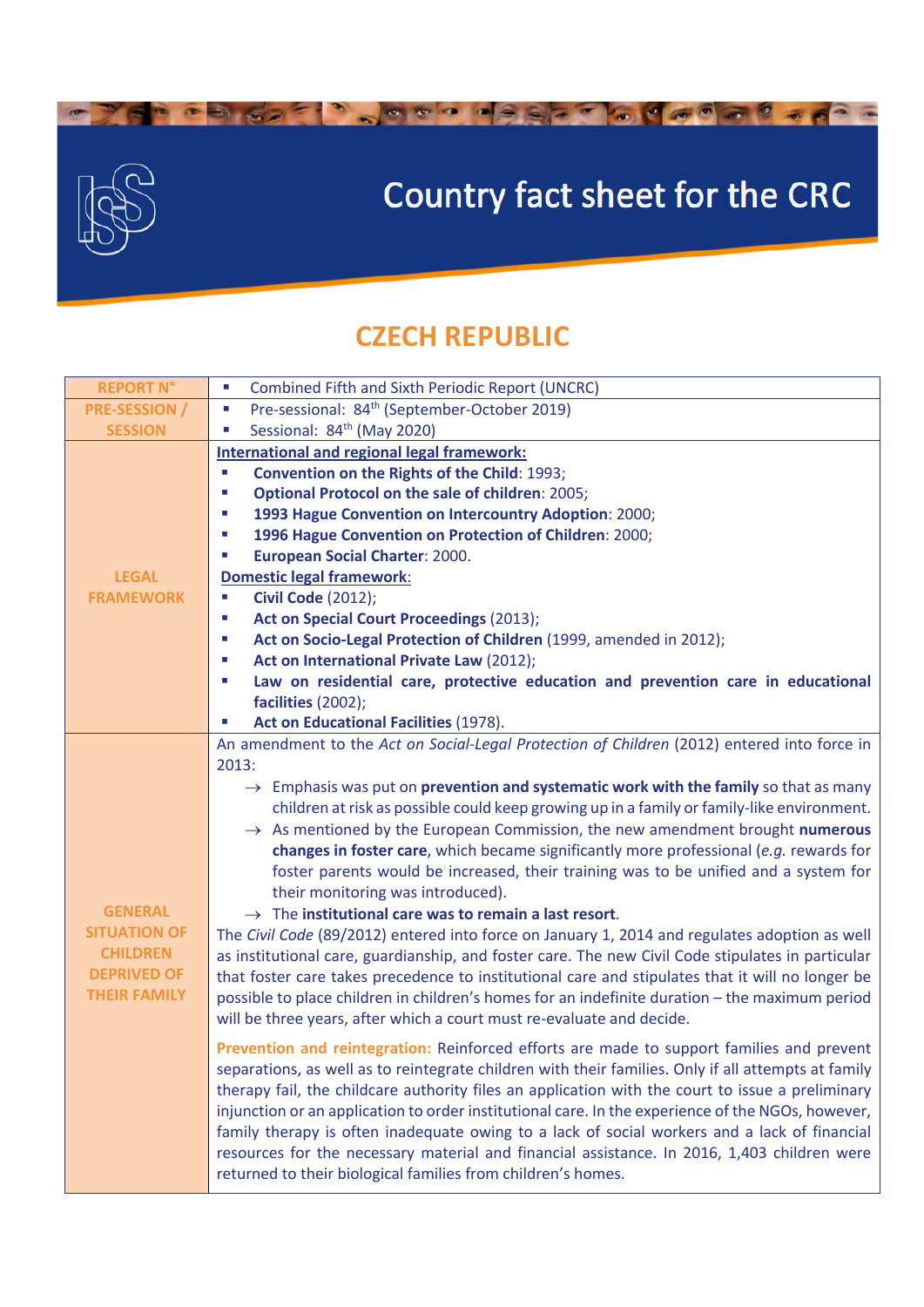|                                           | Baby boxes: There are currently 70 baby boxes in the Czech Republic. In 2016 and 2017, 17<br>children were left in baby boxes. It appears that the country has not taken any preventive<br>measures to end its baby box programme. In a 2018 report, the latter specifies that while<br>measures are taken to identify the child, there is no explicit explanation of the measures<br>undertaken to identify and support the child's biological parents.                                                                                                                                                                                                                                                                                                                                                                                                                                                                                                                                                                                                                                                                                                                                                                                                                                                                                                                                                                                                                                                                                                                                                                                                                                                                                                                                                                                                                                                                                                                                                                                                                                                                                                                                                                                                                                                                     |
|-------------------------------------------|------------------------------------------------------------------------------------------------------------------------------------------------------------------------------------------------------------------------------------------------------------------------------------------------------------------------------------------------------------------------------------------------------------------------------------------------------------------------------------------------------------------------------------------------------------------------------------------------------------------------------------------------------------------------------------------------------------------------------------------------------------------------------------------------------------------------------------------------------------------------------------------------------------------------------------------------------------------------------------------------------------------------------------------------------------------------------------------------------------------------------------------------------------------------------------------------------------------------------------------------------------------------------------------------------------------------------------------------------------------------------------------------------------------------------------------------------------------------------------------------------------------------------------------------------------------------------------------------------------------------------------------------------------------------------------------------------------------------------------------------------------------------------------------------------------------------------------------------------------------------------------------------------------------------------------------------------------------------------------------------------------------------------------------------------------------------------------------------------------------------------------------------------------------------------------------------------------------------------------------------------------------------------------------------------------------------------|
| <b>ALTERNATIVE</b><br><b>CARE OPTIONS</b> | Children who require special protection and care, who were temporarily or permanently<br>deprived of their family environment, or for whom, according to their best interests, it was not<br>possible to be left in their current environment, are recorded and monitored by childcare<br>authorities at the appropriate District Offices and Municipal Offices. Only a court is now<br>authorised to issue a preliminary injunction concerning, e.g. the placement of a child in the care<br>of another person (including a legal entity), and the measure is issued by a judge. The court is<br>then required, based on an application from the District Office, to decide on the measure within<br>24 hours. The measures that may be decided are provided for in Articles 971 and ff of the Civil<br>Code and must be decided by a Court.                                                                                                                                                                                                                                                                                                                                                                                                                                                                                                                                                                                                                                                                                                                                                                                                                                                                                                                                                                                                                                                                                                                                                                                                                                                                                                                                                                                                                                                                                |
|                                           | Guardianship (art. 943ss Civil Code) and kinship care: A court appoints a guardian if both<br>parents have died, have had their parental responsibility removed, exercise of their parental<br>responsibility has been suspended or they do not have full legal capacity. The guardian brings<br>up the child, represents him and manages his property. If a natural person cannot be appointed<br>as a guardian, the court shall appoint a body for the social and legal protection of children as<br>guardian. As per TransMONEE, there were 3,005 under guardianship in 2014.                                                                                                                                                                                                                                                                                                                                                                                                                                                                                                                                                                                                                                                                                                                                                                                                                                                                                                                                                                                                                                                                                                                                                                                                                                                                                                                                                                                                                                                                                                                                                                                                                                                                                                                                             |
|                                           | Entrusting a child to the care of someone other than their parent (art. 953ss Civil Code): This<br>possibility should be used to solve short-term situations, and often includes the placement of<br>the child with his grand-parents or extended family, given that the court generally gives priority<br>to a child's relatives. The child and the appointed person are under regular supervision by<br>authorities responsible for social and legal protection of children. The caring person must<br>qualify as a person who can guarantee due care, has residence in the Czech Republic and<br>consents to being entrusted with the care for the child.                                                                                                                                                                                                                                                                                                                                                                                                                                                                                                                                                                                                                                                                                                                                                                                                                                                                                                                                                                                                                                                                                                                                                                                                                                                                                                                                                                                                                                                                                                                                                                                                                                                                 |
|                                           | Foster care: Children who are not legally available or who are difficult to put up for adoption<br>because of a health or mental disability are placed in foster care. As mentioned above, the<br>amendment to the Act on Social Legal Protection of Children greatly improved the conditions<br>of foster carers. In addition, according to another report from Lumos, this amendment 'involved<br>a substantial improvement in the system of short-term foster care. Short-term foster care is a<br>specific form of substitute care that makes it possible for children not to have to stay in<br>institutional care while plans are put in place to address their long-term needs. This may mean<br>supporting their biological family so the children can return to their parents, or placing them in<br>an adoptive family or into long- term foster care. The 2013 amendment $-$ ()- allows a child to<br>be placed with short-term carers for the period of up to one year. It is aimed primarily at babies<br>and infants, whose development suffers the most severe harm in institutional care (). Between<br>January 2013, and June 2015, more than 400 new foster carers were selected, trained and<br>registered on a database. During those two and a half years, they looked after over 500 children<br>who would have otherwise have been in institutional care'. Foster parents are also entitled to a<br>monthly child allowance, a lump-sum allowance on accepting a child, and transport allowances.<br>Upon achieving economic independence, a child in foster care is entitled to CZK 25,000. Foster<br>family support also includes the mediation of other expert services (e.g. psychotherapeutic<br>services) or the provision of a respite care service. Allowances are given to short-term foster<br>carers, however in practice long-term foster carers seem to receive less allowance. An<br>obligation for foster parents to undergo childcare training of at least 24 hours per year was also<br>introduced. TransMONEE indicates that in 2014 there were 9'771 children in foster care.<br>According to a recent academic article, 'the number of children in foster care has increased by<br>2.5 times since 2004. In 2016 40% more children lived in all forms of formal family substitute |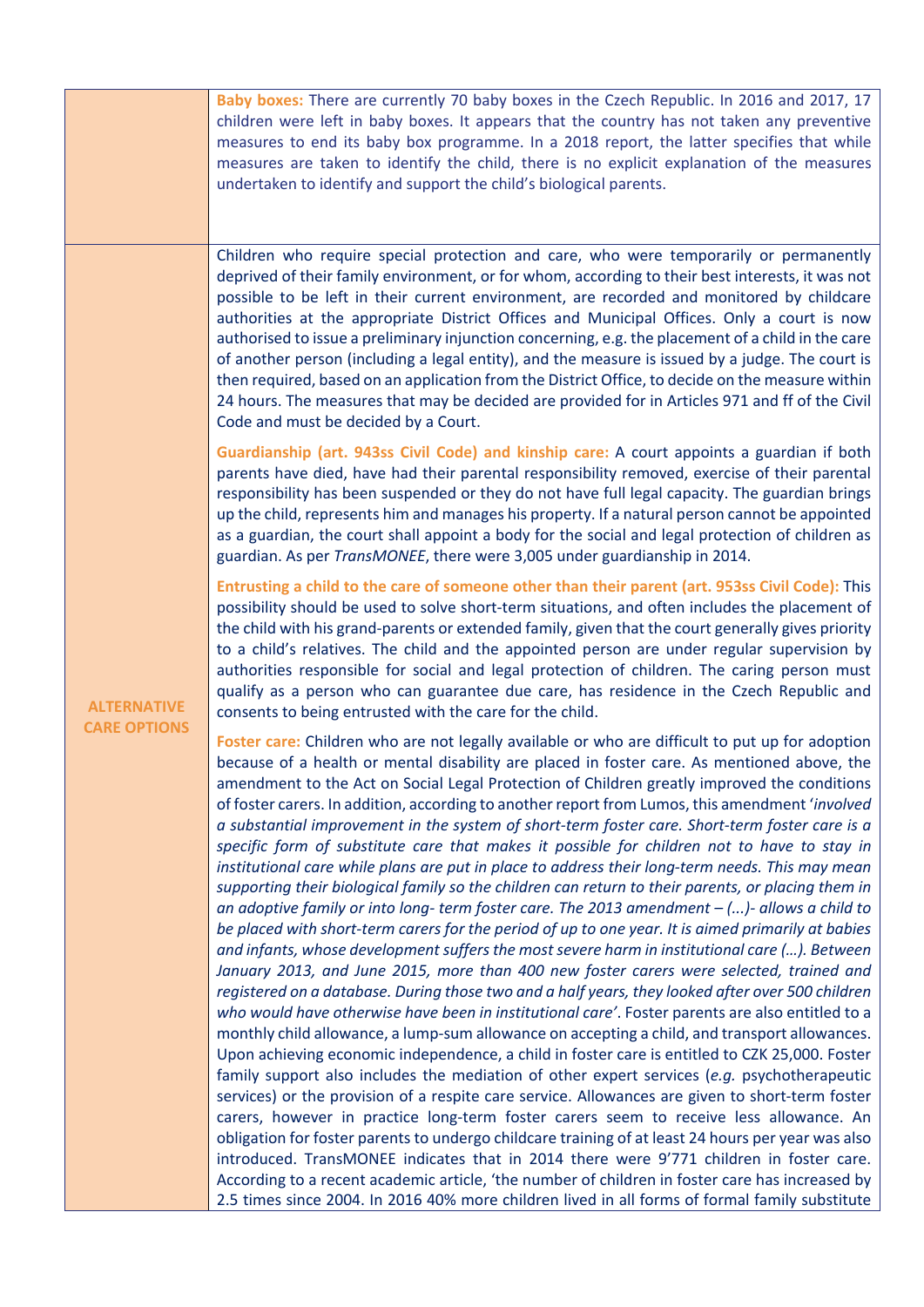care compared to 2009<sup>'1</sup>. Furthermore, 'since 2006 the legislation regarding foster care was supplemented with new special legislation [with an emphasis on] the need for short-term foster care in clearly defined situations as a crisis intervention for the child', called transitional foster care, and 'since January 2013 transitional foster parenting has become a profession'<sup>2</sup>.

**Institutional care** (Arts. 971f Civil Code and Act on Social Legal Protection of children N°359/1999, amended in 2012): Before ordering a placement in an institution, the court is required to investigate whether the child can be raised in alternative family care, which takes precedence over institutionalisation. In the past years, the children subject to an institutional regime were excluded from the normal way of life and the supervision of these institutions were not regulated. The contacts with the parents were also not regulated. To rectify this, the new Civil code now provides (art. 973) that 'the court must at least once every six months to examine whether there are grounds for the enactment of this measure or that it is not possible to provide child foster care (…)'.

The various types of institutions are:

- $\rightarrow$  **Facilities under the jurisdiction of the Ministry of Health**: Children up to the age of 3 are placed in infants' institutions and children's homes for children from 0 to 3 years old, in which these are provided with health, educational and social care. Despite all efforts, children's stays in institutions are lengthening. The most difficult to place in alternative family care are severely medically disabled children, children with behavioural and developmental problems and Roma children. The prevention of separation remains weak in these situations, and only some facilities for babies are equipped in order for mothers to remain in the facility. Some of these homes have over 100 children per one facility, with one nurse working in shifts and looking after five children on the average and even more for infants between 0-3 years of age. According to a recent academic article, 'in the year 2012 there were a total of 33 institutes for infants and children's homes for children up to three years of age in the Czech Republic'. Furthermore, 'after ten years of gradual changes oriented toward a preference for foster care, fewer children live in institutional facilities for children up to three years of age, between the years of 2007 and 2016 this resulted in a decrease of 30% (1,407 children in the year 2007 versus 1,037 in 2016); the total number of children accepted for social reasons also decreased (from 734 children in 2007 to 394 in 2017) $^{\prime}$ <sup>3</sup>.
- $\rightarrow$  **Facilities under the jurisdiction of the Ministry of Education, Youth and Sports**: These educational facilities provide protection for children and youth aged 3-18 against the negative influences of a dysfunctional family or other socially negative environment, based on a court decision, or at the request of the parents or legal guardian. Children's homes are divided into residential-type and family-type homes. Rehabilitation homes, for offenders, still seem to be based in the same facilities as other types of homes, and to apply the same regime, given that there are no special facilities for rehabilitation. These facilities house up to 48 children; children between 3-18 years of age live in groups of 6-8 and are looked after by one caretaker who works in 8-hour shifts. According to the above-mentioned academic article, 'with priority given to other forms of substitute care, the number of children older than three years of age in institutional care decreased between the years 2005 and 2016 by 30%<sup>14</sup>.
- $\rightarrow$  Institutions for social care under the jurisdiction of the Ministry of Labour and Social **Affairs or Ministry of Health**: The institutions for social care provide health, social and developmental assistance for children and youth with severe mental and/or physical

<sup>4</sup> *Idem*.

<sup>&</sup>lt;sup>1</sup> Vavrečková, V., Tichá, M. and Ondrúšová, Z. (2017). Substitute Child Care as a Current Problem of Social Care in the Czech Republic. In *DANUBE: Law, Economics and Social Issues Review*, 8 (4), 237–248.

<sup>2</sup> *Idem*.

<sup>3</sup> *Idem*.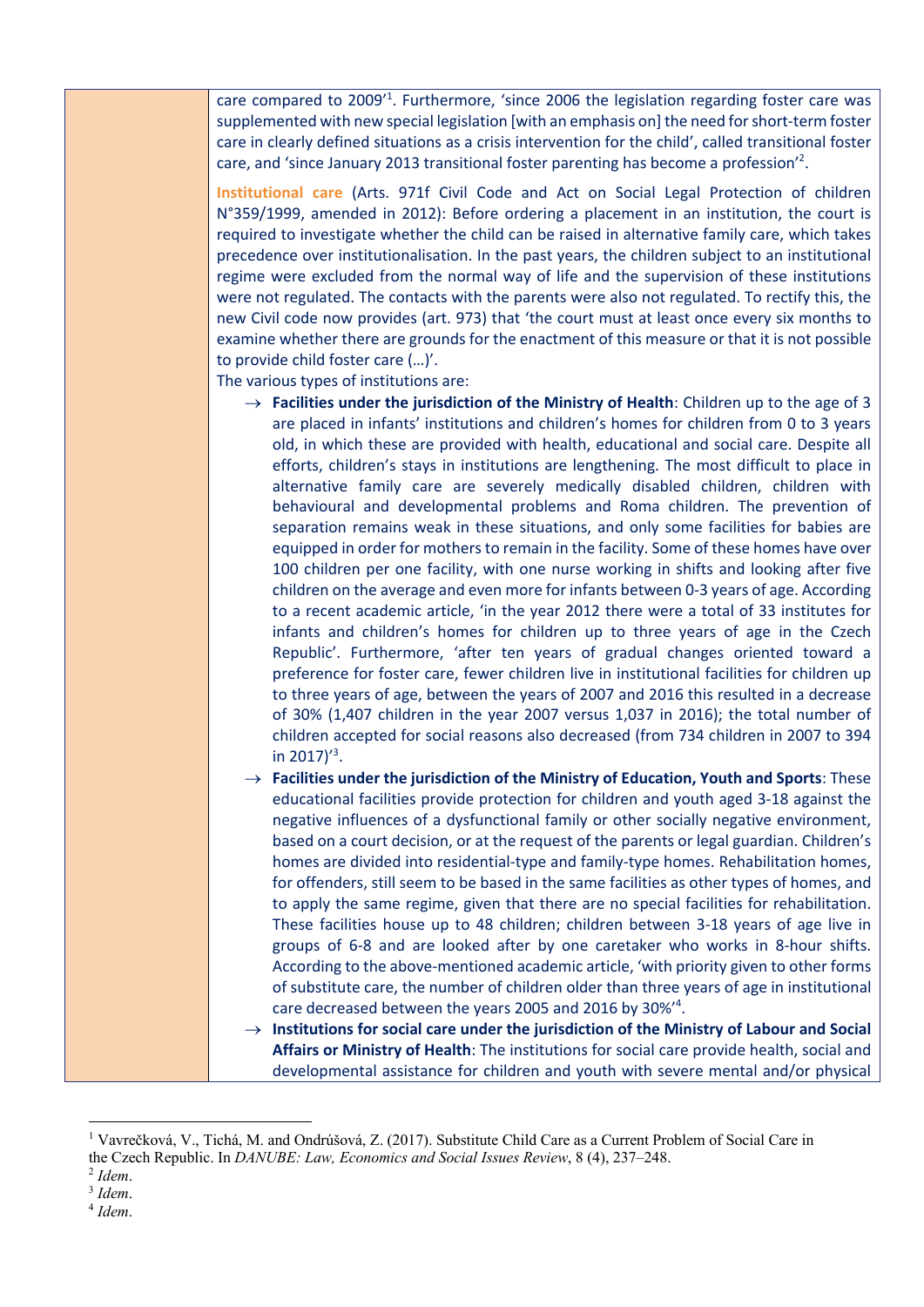|                   | disabilities. Children's homes under this Ministry have the average capacity for 20<br>children; children (usually between 3-18 years of age) live in groups of four.<br>Opening Doors indicates that, in 2017, there were approximately 9,000 children living in<br>institutional care. In November 2017, a group of NGOs filed a collective complaint to the<br>European Committee of Social Rights (ECSR), calling for the closure of residential care<br>institutions for children under the age of three in the Czech Republic. Czech Republic remains<br>one of the last European States to allow the long-term placement of young children in state<br>institutions. Roma children and children with disabilities are significantly overrepresented.<br>Finally, according to the same academic article mentioned above, 'the situation of children in<br>institutional facilities is addressed by the Public Defender of Rights, who since 2006 has been<br>systematically visiting these facilities and monitoring the living conditions of children at risk.<br>From the reports certain doubts about the selected facilities have arisen, such as the fact that<br>the institutions inadequately work with the original family of the child' <sup>5</sup> .                                                                                                                                                                                                                                                                                                |
|-------------------|-----------------------------------------------------------------------------------------------------------------------------------------------------------------------------------------------------------------------------------------------------------------------------------------------------------------------------------------------------------------------------------------------------------------------------------------------------------------------------------------------------------------------------------------------------------------------------------------------------------------------------------------------------------------------------------------------------------------------------------------------------------------------------------------------------------------------------------------------------------------------------------------------------------------------------------------------------------------------------------------------------------------------------------------------------------------------------------------------------------------------------------------------------------------------------------------------------------------------------------------------------------------------------------------------------------------------------------------------------------------------------------------------------------------------------------------------------------------------------------------------------------------------------------------------------------------------|
|                   | Sources: TransMONEE 2014 and 2013: http://transmonee.org/country/czech-republic/; European<br>parliament, Policy Department, Citizens' rights and constitutional affairs, Country Report on the Czech<br>Republic for the Study on member states' policies for Children with disabilities:<br>http://www.europarl.europa.eu/meetdocs/2014_2019/documents/libe/dv/25_czcountryreport_/25_c<br>zcountryreport en.pdf; Lumos: Ending the institutionalisation of children, a summary of progress in<br>changing systems of care and protection for children in Moldova, the Czech Republic and Bulgaria:<br>http://www.bettercarenetwork.org/sites/default/files/Ending%20the%20Institutionalisation%20of%20<br>Children.pdf; Lumos: Short term foster care, results of a survey among short-term foster carers carried<br>2015:<br>out<br>by<br>Lumos<br>in<br>June<br>http://www.bettercarenetwork.org/sites/default/files/Short%20Term%20Foster%20Care%20-<br>%20Results%20of%20a%20Survey.pdf; 'Právo: More Czech children returning from institutions to<br>parents', Prague Daily Monitor, 2017, https://bettercarenetwork.org/sites/default/files/Právo-<br>%20More%20Czech%20children%20returning%20frstitutions%20to%20parents%20%7C%20Prague%<br>20Monitor.pdf; Opening Doors, http://www.openingdoors.eu/czech-ngos-call-for-an-immediate-action-<br>to-change-the-care-system-for-children-at-risk/; Vavrečková, V., Tichá, M. and Ondrúšová, Z. (2017).<br>Substitute Child Care as a Current Problem of Social Care in the Czech Republic. In DANUBE: Law, |
|                   | Economics and Social Issues Review, 8 (4), 237-248.                                                                                                                                                                                                                                                                                                                                                                                                                                                                                                                                                                                                                                                                                                                                                                                                                                                                                                                                                                                                                                                                                                                                                                                                                                                                                                                                                                                                                                                                                                                   |
| <b>ADOPTION</b>   | $\rightarrow$ Articles 794 ff of the Czech Republic's Civil Code, in force since 1 January 2014, regulate<br>domestic as well as intercountry adoption.<br>$\rightarrow$ The Czech Republic only carries adoptions with other Contracting States to the 1993<br>Hague Convention.<br>$\rightarrow$ The Czech Republic's adoption legislation is, in many ways, in line with the 1993 Hague<br>Convention on Intercountry Adoption.<br>$\rightarrow$ The majority of children adoptable in intercountry adoption are Roma children (90%),<br>therefore raising concerns as to the respect for the principle of subsidiarity for these<br>children.<br>$\rightarrow$ Finally, it seems that private adoptions are still possible in Czech Republic, despite being<br>discouraged by the international community.<br>Source: HCCH Country Profile: Czech Republic (2014), https://www.hcch.net/en/publications-and-<br>studies/details4/?pid=6221; Office for International Legal Protection of Children, Czech Republic,<br>https://www.umpod.cz/en/adoption/intercountry-adoption-from-the-czech-republic/.                                                                                                                                                                                                                                                                                                                                                                                                                                                            |
| <b>STATISTICS</b> | Alternative care: See above.<br>Adoption: According to the Czech Central Authority, the latter usually facilitates the pre-<br>adoption custody of approximately 50 children to another country per year. As examples,<br>there have been little to no intercountry adoptions from the Czech Republic to the USA in<br>recent years (2 in 2016 and 1 in 2014); 9 children were adopted to Sweden in 2016; 4 children<br>were adopted to Italy in 2015; 2 children were adopted to Germany in 2017; and 1 child was<br>adopted in France in 2014 (and none since).                                                                                                                                                                                                                                                                                                                                                                                                                                                                                                                                                                                                                                                                                                                                                                                                                                                                                                                                                                                                     |